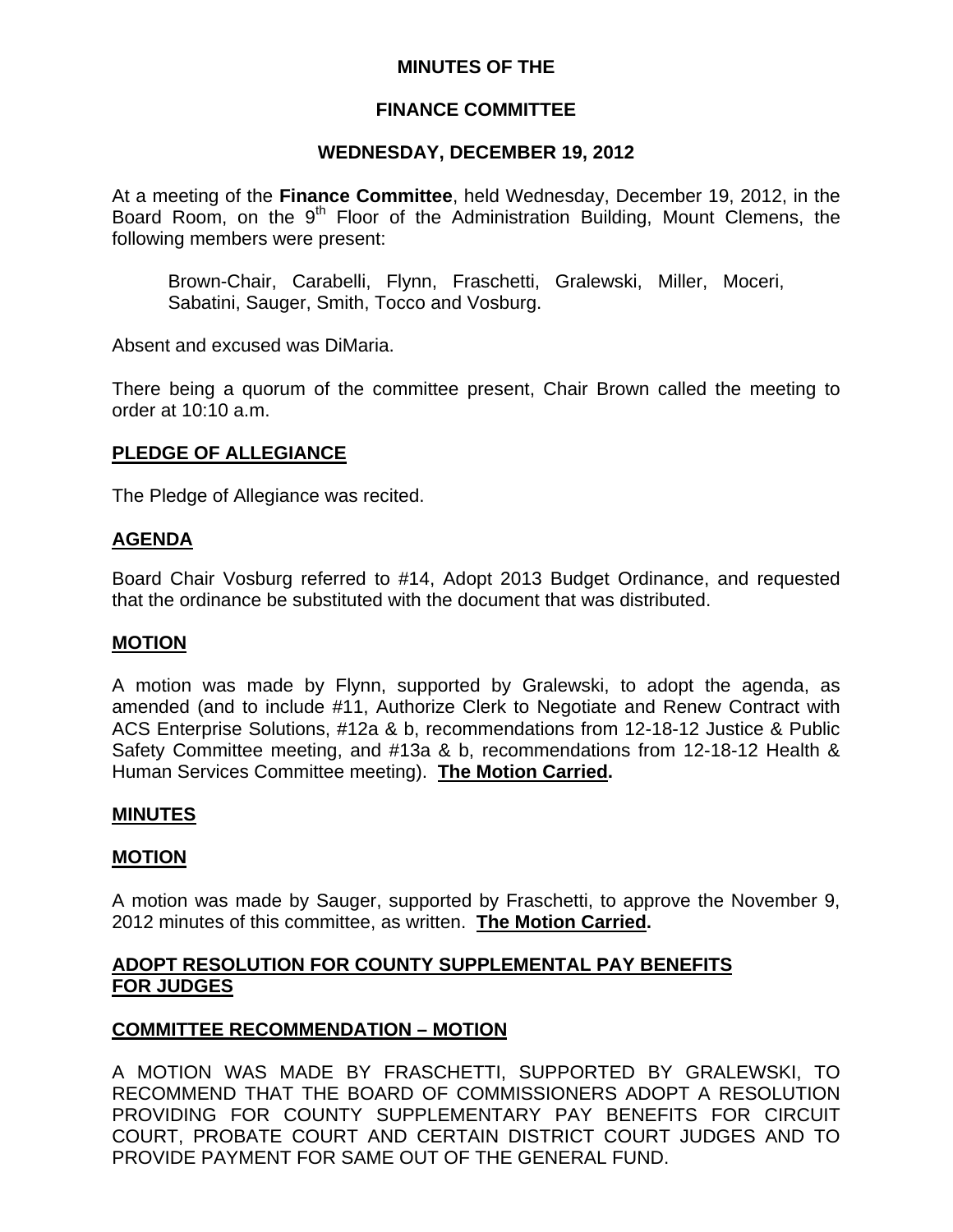The following commissioner spoke: Flynn.

Chair Brown called for a vote on the motion and **THE MOTION CARRIED.** 

# **ADOPT RESOLUTION TO APPROVE AMENDED AND RESTATED TRUST AGREEMENT FOR MACOMB COUNTY RETIREE HEALTH CARE FUND**

Mr. Brumbaugh stated that the Retiree Health Care Board met this morning and approved the agreement subject to the following amendment to Section 5.4 regarding meetings: the Retiree Health Care Board of Trust shall meet no less than twice annually. He requested that this language be included.

### **COMMITTEE RECOMMENDATION – MOTION**

A MOTION WAS MADE BY VOSBURG, SUPPORTED BY SAUGER, TO RECOMMEND THAT THE BOARD OF COMMISSIONERS ADOPT AN AMENDED AND RESTATED TRUST AGREEMENT FOR THE MACOMB COUNTY RETIREE HEALTH CARE FUND, AS AMENDED.

The following commissioners spoke: Sabatini and Fraschetti.

Commissioner Vosburg offered a friendly amendment to Section 5.4: CHANGE THE MEETING NUMBER TO 2. There were no objections.

#### **AMENDMENT**

A MOTION WAS MADE BY MILLER, SUPPORTED BY TOCCO, TO AMEND SECTION 2.4, SUBSECTION G, AND ADD: WHENEVER FEASIBLE, THE TRUST SHALL REFRAIN FROM INVESTING ASSETS WITH INVESTMENT INSTRUMENTS WITH HOLDINGS IN ENTITIES THAT ENGAGE IN THE MANUFACTURE OR SALE OF FIREARMS.

The following commissioners spoke: Miller, Fraschetti and Sabatini.

A roll call vote was taken on the amendment as follows:

VOTING YES WERE FLYNN, MILLER, MOCERI AND TOCCO. THERE WERE 4 "YES" VOTES.

VOTING NO WERE BROWN, CARABELLI, FRASCHETTI, GRALEWSKI, SABATINI, SAUGER, SMITH AND VOSBURG. THERE WERE 8 "NO" VOTES.

# **THE MOTION WAS DEFEATED.**

Chair Brown called for a vote on the motion, with the friendly amendment, and **THE MOTION CARRIED.**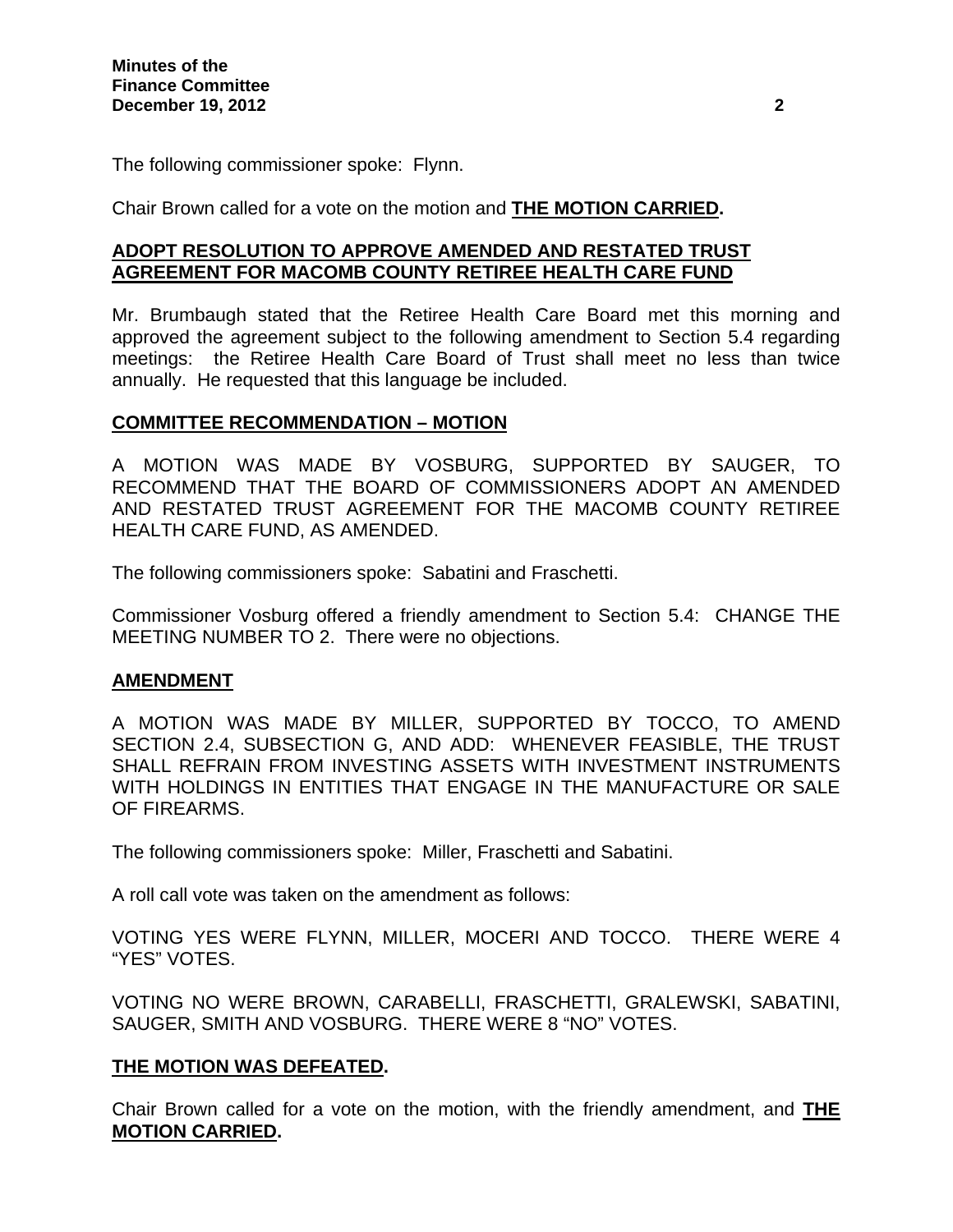### **APPROVE 2012 EQUALIZATION STUDY**

### **COMMITTEE RECOMMENDATION – MOTION**

A MOTION WAS MADE BY SMITH, SUPPORTED BY GRALEWSKI, TO RECOMMEND THAT THE BOARD OF COMMISSIONERS APPROVE THE 2012 EQUALIZATION STUDY AS SUBMITTED BY THE EQUALIZATION DEPARTMENT; FURTHER, A COPY OF THIS BOARD OF COMMISSIONERS' ACTION IS DIRECTED TO BE DELIVERED FORTHWITH TO THE OFFICE OF THE COUNTY EXECUTIVE. **THE MOTION CARRIED.** 

### **FIVE-YEAR CAPITAL PLAN FOR 2013-2017**

Pete Provenzano provided a brief summary of the plan and stated that it includes estimates and for those projects that cannot be postponed, they will follow the bidding process and contracting policy, etc. He said no action is required at this time.

The following commissioners spoke: Carabelli, Moceri, Vosburg, Smith, Fraschetti and Miller.

### **APPROVE BUDGET ADJUSTMENT/OFFICE OF COUNTY EXECUTIVE**

Pete Provenzano overviewed the request to transfer anticipated 2012 budgetary savings in the amount of \$12,000,000 from the General Fund to the Capital Improvement Fund to pre-fund the five year Capital Plan for 2013-2017.

#### **MOTION**

A motion was made by Flynn, supported by Moceri, to postpone this request.

The following commissioners spoke: Flynn, Fraschetti, Smith, Sauger and Miller.

Commissioner Flynn offered a friendly amendment: postpone until the end of January. That was accepted by the supporter.

The following commissioners spoke: Sabatini and Smith.

A roll call vote was taken on the motion to postpone as follows:

Voting Yes were Flynn, Gralewski, Miller, Moceri, Sabatini, Smith and Tocco. There were 7 "Yes" votes.

Voting No were Brown, Carabelli, Fraschetti, Sauger and Vosburg. There were 5 "No" votes.

#### **The Motion Carried.**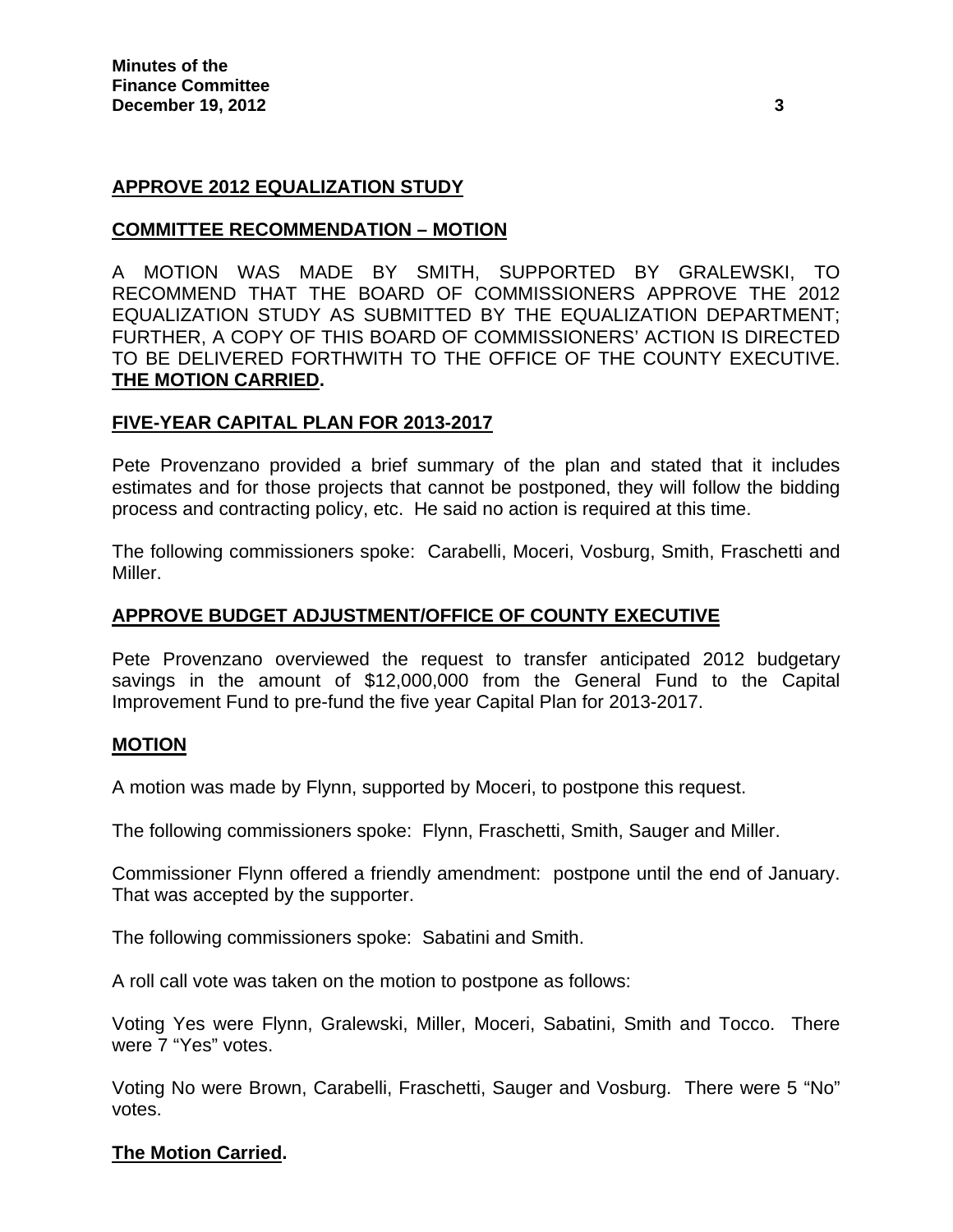# **AUTHORIZE CLERK TO NEGOTIATE AND RENEW CONTRACT WITH ACS ENTERPRISE SOLUTIONS TO CONTINUE THE "SUPER INDEX" CONSUMER PROTECTION SYSTEM (REFERRED FROM 12-18-12 JPS COMMITTEE MEETING)**

An amended resolution was distributed by the Clerk. Commissioner Vosburg offered a motion to approve the amended resolution, contingent upon approval of the Finance Department.

# **COMMITTEE RECOMMENDATION – MOTION**

A MOTION WAS MADE BY VOSBURG, SUPPORTED BY FRASCHETTI, TO RECOMMEND THAT THE BOARD OF COMMISSIONERS AUTHORIZE THE CLERK / REGISTER OF DEEDS TO NEGOTIATE AND RENEW A CONTRACT WITH ACS ENTERPRISE SOLUTIONS, INC., A XEROX COMPANY, TO CONTINUE THE [LANDACCESS.COM](http://landaccess.com/) ONLINE REAL ESTATE SEARCH SERVICE, AND CONTINUE THE ENHANCED SEARCH REAL ESTATE "SUPER INDEX" CONSUMER PROTECTION SYSTEM TO IMPROVE THE WAY PUBLIC REAL ESTATE RECORDS ARE ACCESSED AND INCREASE THE ABILITY TO DETECT FRAUD, AT A TOTAL COST NOT TO EXCEED \$301,093 PER YEAR PLUS 50% OF ANNUAL ONLINE REGISTER OF DEEDS SERVICES REVENUE ABOVE \$476,000 FOR THREE YEARS. COSTS FOR THE ONLINE REGISTER OF DEEDS SERVICES ARE TO BE PAID FROM THE REVENUE GENERATED FROM ONLINE REGISTER OF DEEDS SERVICES. ALL ONLINE REGISTER OF DEEDS REVENUE IS TO BE CREDITED TO THE TECHNOLOGY FUND, EXCEPT FOR \$200,000 FOR 2013 - 2015 THAT IS CURRENTLY BUDGETED FOR THE GENERAL FUND. ALL EXPENSES FOR ONLINE REGISTER OF DEEDS SERVICES THAT EXCEED ONLINE REGISTER OF DEEDS REVENUE, IF ANY, ARE TO BE PAID FROM THE TECHNOLOGY FUND AND NOT FROM THE GENERAL FUND. FUNDS ARE AVAILABLE IN THE REGISTER OF DEEDS TECHNOLOGY FUND, WHICH BY LAW MAY ONLY BE USED FOR REGISTER OF DEEDS TECHNOLOGY ENHANCEMENTS, CONTINGENT UPON APPROVAL OF THE FINANCE DEPARTMENT; FURTHER, A COPY OF THIS BOARD OF COMMISSIONERS' ACTION IS DIRECTED TO BE DELIVERED FORTHWITH TO THE OFFICE OF THE COUNTY EXECUTIVE. **THE MOTION CARRIED.** 

# **RECOMMENDATIONS FROM 12-18-12 JPS COMMITTEE MEETING**

# **Approve Budget Amendment/Sheriff's Office**

# **COMMITTEE RECOMMENDATION – MOTION**

A MOTION WAS MADE BY CARABELLI, SUPPORTED BY FRASCHETTI, TO RECOMMEND THAT THE BOARD OF COMMISSIONERS CONCUR WITH THE SHERIFF'S OFFICE'S REQUEST TO AMEND THE 2012 BUDGET OF THE SHERIFF CALENDAR YEAR GRANT FUND (FUND 229) TO REFLECT THE RECEIPT OF A \$1,000 GRANT FROM TARGET CORPORATION; THE BUDGET AMENDMENT WILL INCREASE THE "OTHER REVENUE" REVENUE LINE ITEM AND THE "SUPPLIES &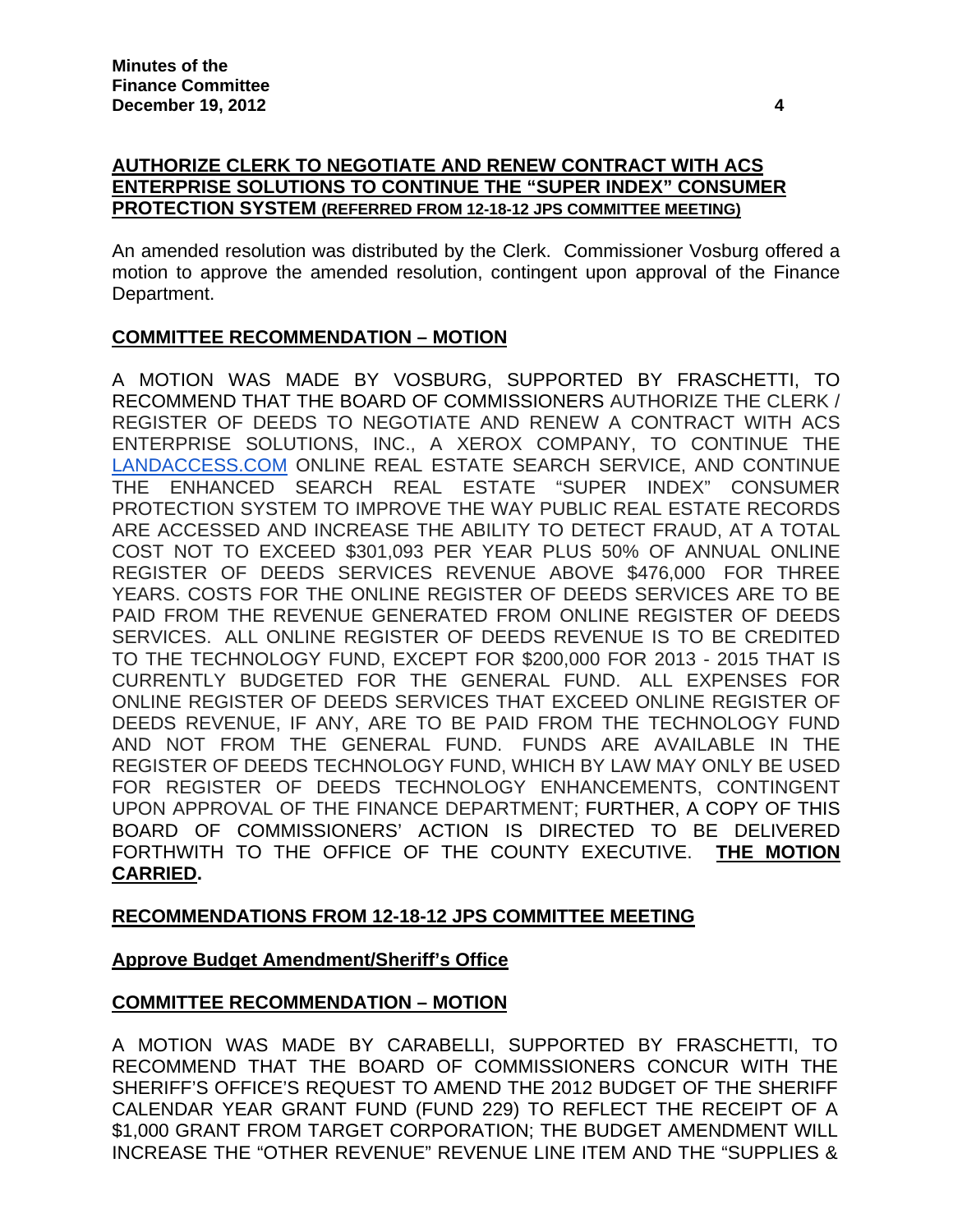SERVICES" EXPENSE LINE ITEM BY \$1,000 EACH; FURTHER, THIS BUDGET ACTION ADDRESSES BUDGETARY ISSUES ONLY. IT DOES NOT CONSTITUTE THE COMMISSION'S APPROVAL OF ANY COUNTY CONTRACT. IF A CONTRACT REQUIRES COMMISSION APPROVAL UNDER THE COUNTY'S CONTRACTING POLICY OR THE COUNTY'S PROCUREMENT ORDINANCE, SUCH APPROVAL MUST BE SOUGHT SEPARATELY; FURTHER, A COPY OF THIS BOARD OF COMMISSIONERS' ACTION IS DIRECTED TO BE DELIVERED FORTHWITH TO THE OFFICE OF THE COUNTY EXECUTIVE. **THE MOTION CARRIED.** 

# **Approve 2012 Budget Amendment for Register of Deeds Automation Fund**

# **COMMITTEE RECOMMENDATION – MOTION**

A MOTION WAS MADE BY FRASCHETTI, SUPPORTED BY GRALEWSKI, TO RECOMMEND THAT THE BOARD OF COMMISSIONERS APPROVE AN INCREASE IN THE REGISTER OF DEEDS AUTOMATION FUND FEES-RECORDING REVENUE (27023601-60741) BY \$120,000 AND INCREASE THE DATA PROCESSING EXPENSES (27023601-80128) BY \$120,000; FURTHER, THIS BUDGET ACTION ADDRESSES BUDGETARY ISSUES ONLY. IT DOES NOT CONSTITUTE THE COMMISSION'S APPROVAL OF ANY COUNTY CONTRACT. IF A CONTRACT REQUIRES COMMISSION APPROVAL UNDER THE COUNTY'S CONTRACTING POLICY OR THE COUNTY'S PROCUREMENT ORDINANCE, SUCH APPROVAL MUST BE SOUGHT SEPARATELY; FURTHER, A COPY OF THIS BOARD OF COMMISSIONERS' ACTION IS DIRECTED TO BE DELIVERED FORTHWITH TO THE OFFICE OF THE COUNTY EXECUTIVE. **THE MOTION CARRIED.** 

#### **RECOMMENDATIONS FROM 12-18-12 H&HS COMMITTEE MEETING**

# **Approve 2012/13 Budget Adjustment/Health Grant Fund**

# **COMMITTEE RECOMMENDATION – MOTION**

A MOTION WAS MADE BY MILLER, SUPPORTED BY MOCERI, TO RECOMMEND THAT THE BOARD OF COMMISSIONERS APPROVE A DECREASE IN BUDGETED REVENUES AND EXPENDITURES IN THE 2012-13 HEALTH GRANT FUND IN THE NET AMOUNT OF \$16,360 TO ACCOUNT FOR DIFFERENCES BETWEEN THE FINAL AMOUNTS AWARDED AND THE AMOUNTS INCLUDED IN THE 2012-13 BUDGET APPROVED BY THE BOARD OF COMMISSIONERS IN SEPTEMBER, 2012; FURTHER, THIS BUDGET ACTION ADDRESSES BUDGETARY ISSUES ONLY. IT DOES NOT CONSTITUTE THE COMMISSION'S APPROVAL OF ANY COUNTY CONTRACT. IF A CONTRACT REQUIRES COMMISSION APPROVAL UNDER THE COUNTY'S CONTRACTING POLICY OR THE COUNTY'S PROCUREMENT ORDINANCE, SUCH APPROVAL MUST BE SOUGHT SEPARATELY; FURTHER, A COPY OF THIS BOARD OF COMMISSIONERS' ACTION IS DIRECTED TO BE DELIVERED FORTHWITH TO THE OFFICE OF THE COUNTY EXECUTIVE. **THE MOTION CARRIED.**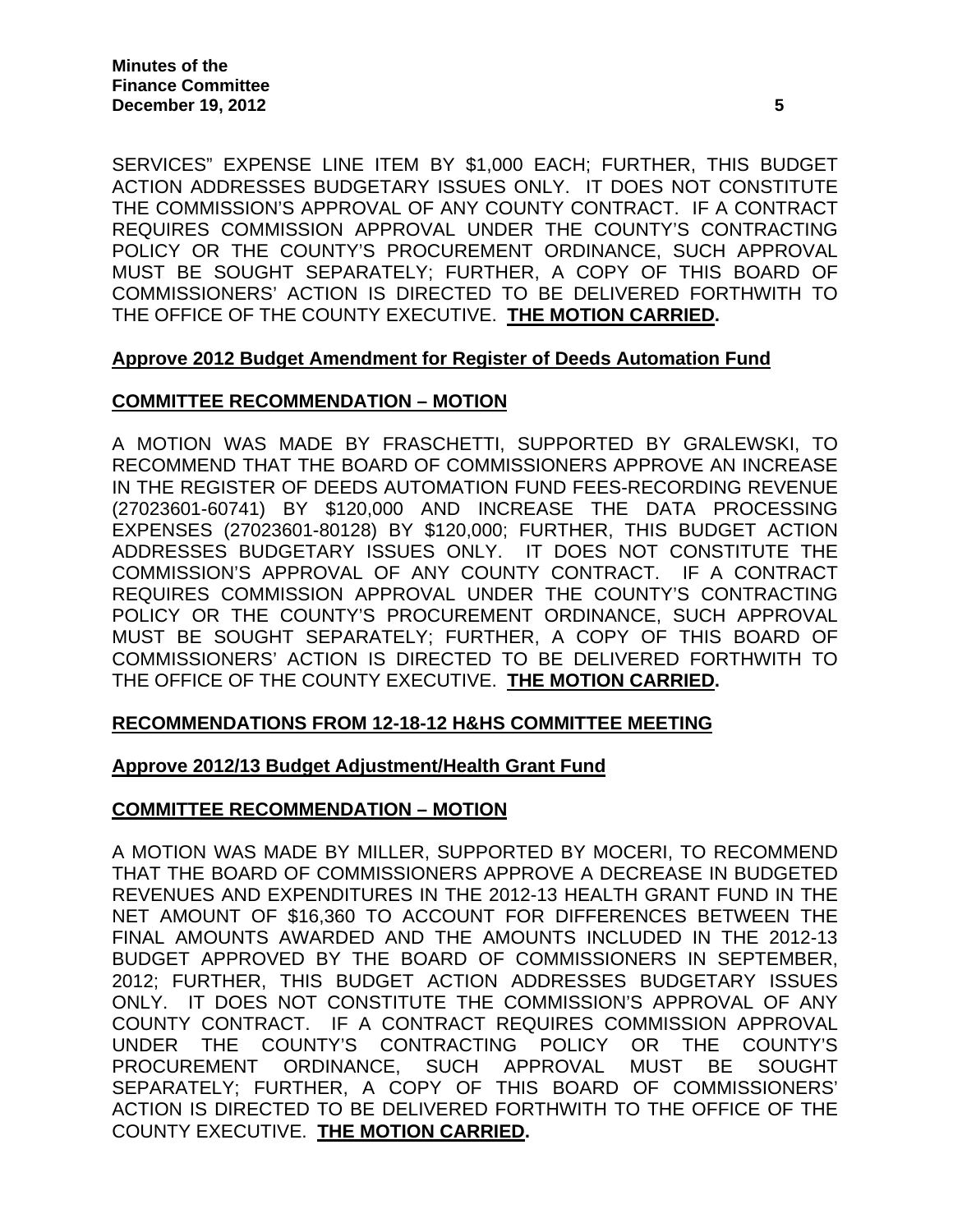# **Approve 2012/13 Budget Adjustment/CSA's Macomb Food Program**

# **COMMITTEE RECOMMENDATION – MOTION**

A MOTION WAS MADE BY TOCCO, SUPPORTED BY MOCERI, TO RECOMMEND THAT THE BOARD OF COMMISSIONERS APPROVE AN INCREASE IN BUDGETED REVENUES (CONTRIBUTIONS FROM MCCSA) AND EXPENDITURES (FOOD) IN THE 2012-13 MACOMB COUNTY COMMUNITY SERVICES AGENCY'S MACOMB FOOD PROGRAM FUND IN THE AMOUNT OF \$107,532 AND APPROVE THE USE OF FUND BALANCE IN THE MCCSA COMMODITY PROGRAM AND TRANSFER TO THE MCCSA FOOD PROGRAM IN THE AMOUNT OF \$107,532; FURTHER, THIS BUDGET ACTION ADDRESSES BUDGETARY ISSUES ONLY. IT DOES NOT CONSTITUTE THE COMMISSION'S APPROVAL OF ANY COUNTY CONTRACT. IF A CONTRACT REQUIRES COMMISSION APPROVAL UNDER THE COUNTY'S CONTRACTING POLICY OR THE COUNTY'S PROCUREMENT ORDINANCE, SUCH APPROVAL MUST BE SOUGHT SEPARATELY; FURTHER, A COPY OF THIS BOARD OF COMMISSIONERS' ACTION IS DIRECTED TO BE DELIVERED FORTHWITH TO THE OFFICE OF THE COUNTY EXECUTIVE. **THE MOTION CARRIED.** 

# **Approve 2012/13 Budget Adjustment/CSA's Senior Nutrition Fund**

# **COMMITTEE RECOMMENDATION – MOTION**

A MOTION WAS MADE BY MOCERI, SUPPORTED BY TOCCO, TO RECOMMEND THAT THE BOARD OF COMMISSIONERS APPROVE AN INCREASE IN BUDGETED REVENUES AND EXPENDITURES IN THE 2012-13 MACOMB COUNTY COMMUNITY SERVICES AGENCY'S SENIOR NUTRITION FUND IN THE AMOUNT OF \$156; FURTHER, THIS BUDGET ACTION ADDRESSES BUDGETARY ISSUES ONLY. IT DOES NOT CONSTITUTE THE COMMISSION'S APPROVAL OF ANY COUNTY CONTRACT. IF A CONTRACT REQUIRES COMMISSION APPROVAL UNDER THE COUNTY'S CONTRACTING POLICY OR THE COUNTY'S PROCUREMENT ORDINANCE, SUCH APPROVAL MUST BE SOUGHT SEPARATELY; FURTHER, A COPY OF THIS BOARD OF COMMISSIONERS' ACTION IS DIRECTED TO BE DELIVERED FORTHWITH TO THE OFFICE OF THE COUNTY EXECUTIVE. **THE MOTION CARRIED.** 

# **Approve 2012/13 Budget Adjustment/CSA's Weatherization Fund**

#### **COMMITTEE RECOMMENDATION – MOTION**

A MOTION WAS MADE BY MOCERI, SUPPORTED BY TOCCO, TO RECOMMEND THAT THE BOARD OF COMMISSIONERS APPROVE AN INCREASE IN BUDGETED REVENUES AND EXPENDITURES IN THE 2012-13 MACOMB COUNTY COMMUNITY SERVICES AGENCY'S WEATHERIZATION ASSISTANCE FUND IN THE NET AMOUNT OF \$92,250, BRINGING THE TOTAL GRANT TO \$445,663; FURTHER, THIS BUDGET ACTION ADDRESSES BUDGETARY ISSUES ONLY. IT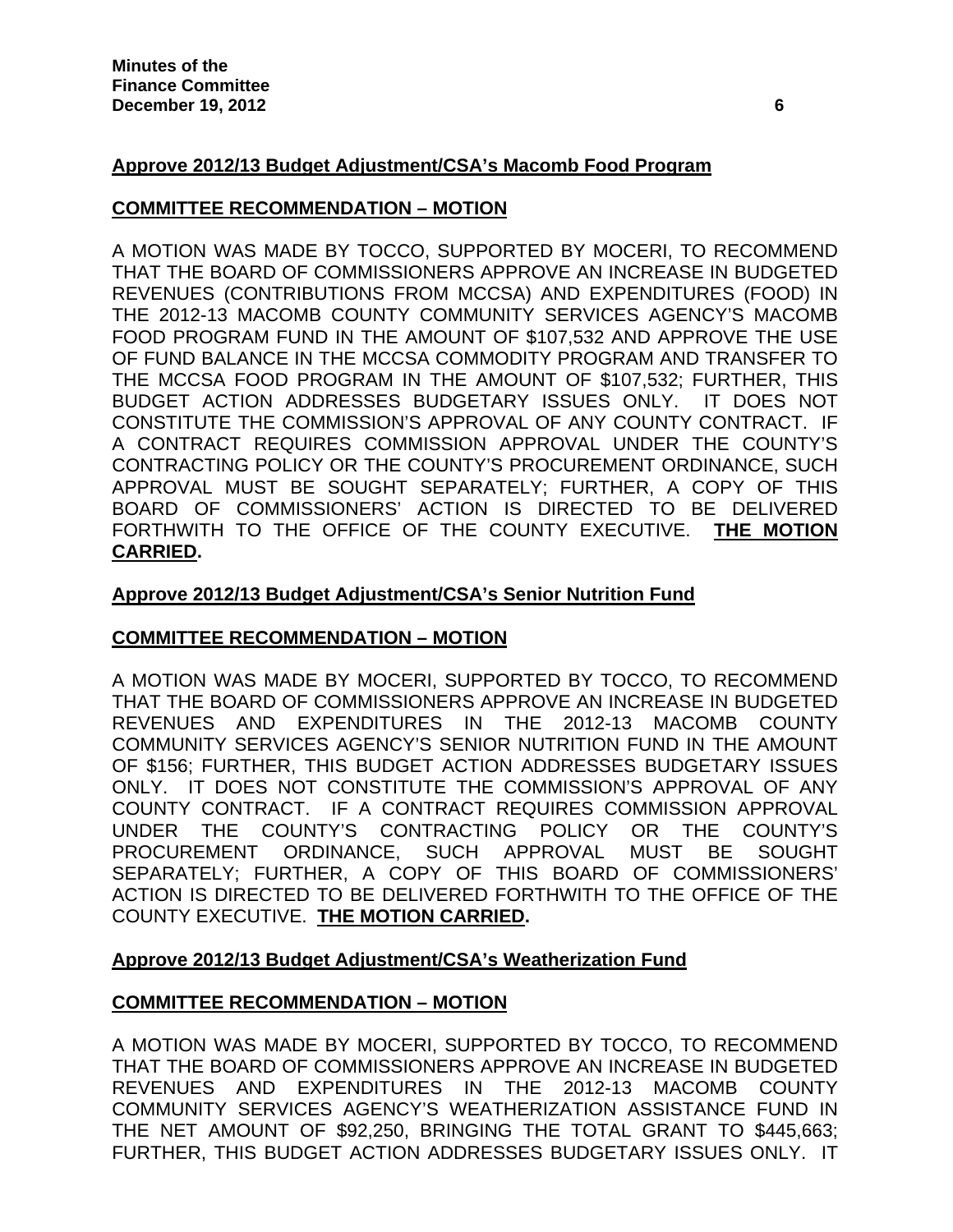DOES NOT CONSTITUTE THE COMMISSION'S APPROVAL OF ANY COUNTY CONTRACT. IF A CONTRACT REQUIRES COMMISSION APPROVAL UNDER THE COUNTY'S CONTRACTING POLICY OR THE COUNTY'S PROCUREMENT ORDINANCE, SUCH APPROVAL MUST BE SOUGHT SEPARATELY; FURTHER, A COPY OF THIS BOARD OF COMMISSIONERS' ACTION IS DIRECTED TO BE DELIVERED FORTHWITH TO THE OFFICE OF THE COUNTY EXECUTIVE. **THE MOTION CARRIED.** 

# **Approve 2012/13 Budget Adjustment/CSA's Weatherization ARRA Fund**

# **COMMITTEE RECOMMENDATION – MOTION**

A MOTION WAS MADE BY MOCERI, SUPPORTED BY SAUGER, TO RECOMMEND THAT THE BOARD OF COMMISSIONERS APPROVE AN INCREASE IN BUDGETED REVENUES AND EXPENDITURES IN THE 2012-13 MACOMB COUNTY COMMUNITY SERVICES AGENCY'S WEATHERIZATION ASSISTANCE ARRA FUND IN THE NET AMOUNT OF \$76,050, BRINGING THE TOTAL GRANT TO \$628,550; FURTHER, THIS BUDGET ACTION ADDRESSES BUDGETARY ISSUES ONLY. IT DOES NOT CONSTITUTE THE COMMISSION'S APPROVAL OF ANY COUNTY CONTRACT. IF A CONTRACT REQUIRES COMMISSION APPROVAL UNDER THE COUNTY'S CONTRACTING POLICY OR THE COUNTY'S PROCUREMENT ORDINANCE, SUCH APPROVAL MUST BE SOUGHT SEPARATELY; FURTHER, A COPY OF THIS BOARD OF COMMISSIONERS' ACTION IS DIRECTED TO BE DELIVERED FORTHWITH TO THE OFFICE OF THE COUNTY EXECUTIVE. **THE MOTION CARRIED.** 

### **ADOPT 2013 BUDGET ORDINANCE FOR GENERAL FUND, CERTAIN SPECIAL REVENUE FUNDS, DEBT SERVICE FUND AND CERTAIN ENTERPRISE FUNDS FOR FY ENDING 12-31-13**

Commissioner Vosburg referred to the amended ordinance from Independent Counsel and offered the following:

# **COMMITTEE RECOMMENDATION – MOTION**

A MOTION WAS MADE BY VOSBURG, SUPPORTED BY SABATINI, TO RECOMMEND THAT THE BOARD OF COMMISSIONERS ADOPT THE 2013 BUDGET ORDINANCE FOR THE GENERAL FUND, CERTAIN SPECIAL REVENUE FUNDS, THE DEBT SERVICE FUND AND CERTAIN ENTERPRISE FUNDS FOR THE FISCAL YEAR ENDING DECEMBER 31, 2013, AS AMENDED; FURTHER, A COPY OF THIS BOARD OF COMMISSIONERS' ACTION IS DIRECTED TO BE DELIVERED FORTHWITH TO THE OFFICE OF THE COUNTY EXECUTIVE.

# **AMENDMENT**

A MOTION WAS MADE BY FLYNN, SUPPORTED BY MOCERI, TO AMEND AND DELETE #9: THE COUNTY EXECUTIVE SHALL HAVE THE AUTHORITY TO AMEND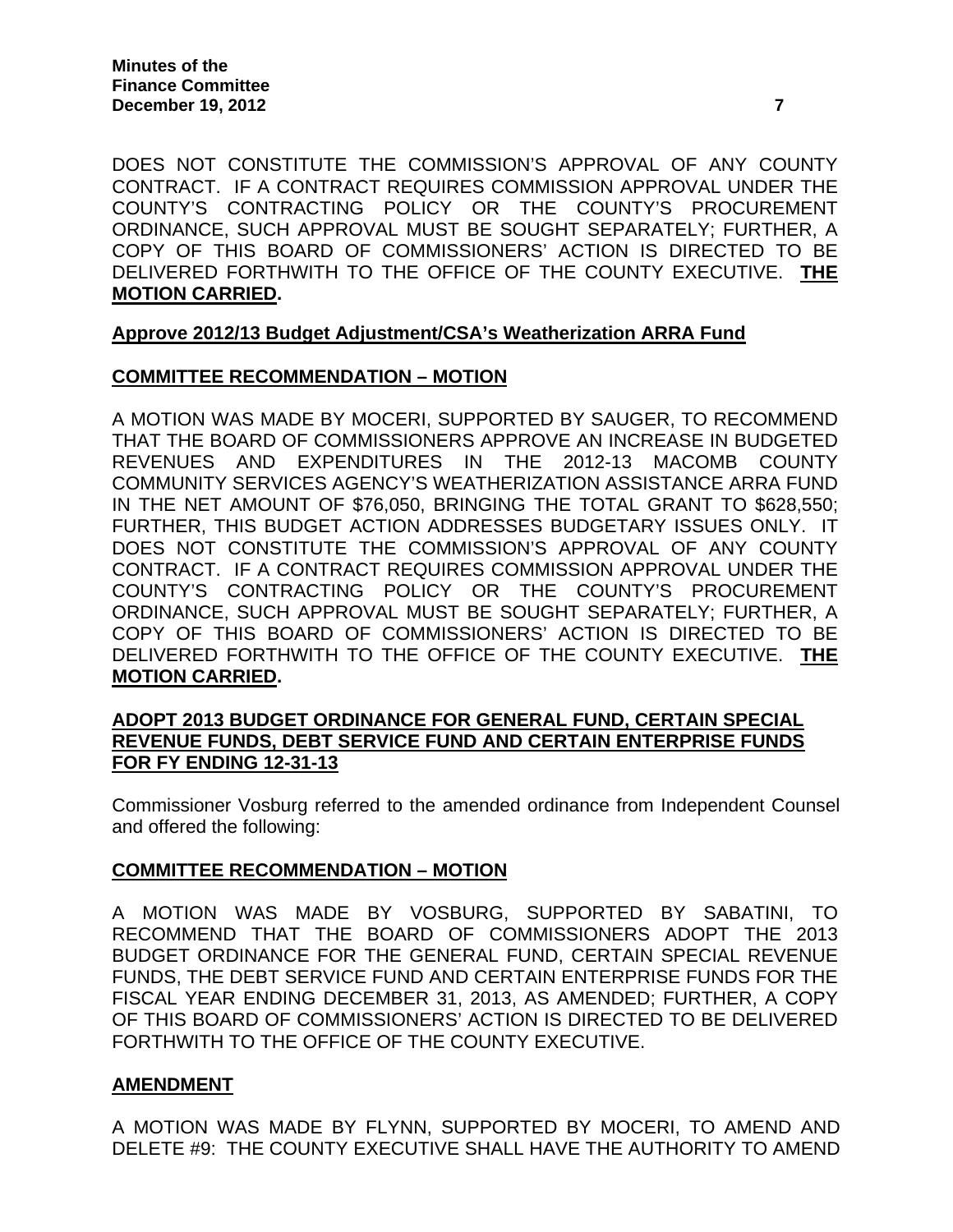THE BUDGET FOR CHANGES IN GRANT AWARDS THAT ARE DESIGNATED FOR A SPECIFIC PURPOSE IN WHICH REVENUES AND EXPENDITURES ARE AMENDED BY AN EQUAL AMOUNT AND THERE IS NO INCREASE IN THE GENERAL FUND CONTRIBUTION.

The following commissioners spoke: Carabelli, Brown and Flynn.

A roll call vote was taken as follows:

VOTING YES WERE FLYNN, MILLER, MOCERI, SAUGER AND TOCCO. THERE WERE 5 "YES" VOTES.

VOTING NO WERE BROWN, CARABELLI, FRASCHETTI, GRALEWSKI, SABATINI AND VOSBURG. THERE WERE 6 "NO" VOTES.

#### **THE MOTION WAS DEFEATED.**

The following commissioner spoke: Carabelli.

#### **SUBSTITUTE COMMITTEE RECOMMENDATION - MOTION**

A MOTION WAS MADE BY MILLER, SUPPORTED BY MOCERI, TO RECOMMEND THAT THE BOARD OF COMMISSIONERS ADOPT THE SUBSTITUTE 2013 BUDGET ORDINANCE FOR THE GENERAL FUND, CERTAIN SPECIAL REVENUE FUNDS, THE DEBT SERVICE FUND AND CERTAIN ENTERPRISE FUNDS FOR THE FISCAL YEAR ENDING DECEMBER 31, 2013, INCLUDING EXHIBITS A AND B; FURTHER, A COPY OF THIS BOARD OF COMMISSIONERS' ACTION IS DIRECTED TO BE DELIVERED FORTHWITH TO THE OFFICE OF THE COUNTY EXECUTIVE.

The following commissioners spoke: Miller, Flynn, Fraschetti, Sauger, Vosburg, Brown, Carabelli and Sabatini.

A roll call vote was taken as follows:

VOTING YES WERE FLYNN, MILLER, MOCERI, SABATINI, TOCCO AND VOSBURG. THERE WERE 6 "YES" VOTES.

VOTING NO WERE BROWN, CARABELLI, FRASCHETTI, GRALEWSKI, SAUGER AND SMITH. THERE WERE 6 "NO" VOTES.

#### **THE MOTION WAS DEFEATED.**

#### **AMENDMENT**

A MOTION WAS MADE BY VOSBURG, SUPPORTED BY CARABELLI, THAT THE ORDINANCE INCLUDE EXHIBIT B, BUT THAT IT ONLY LIST THE FOLLOWING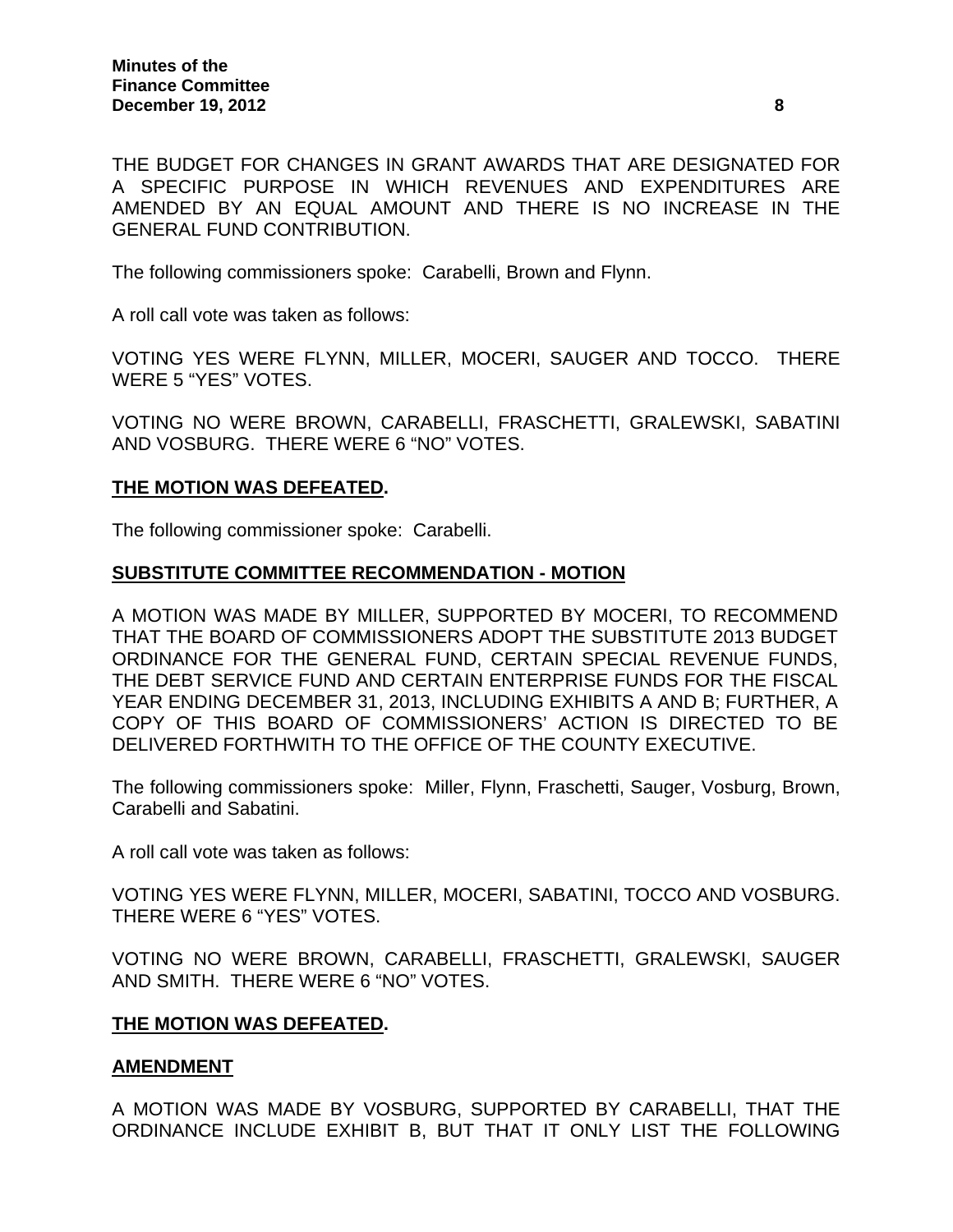COLUMNS: DEPARTMENT/BUDGET CENTER, TOTAL SALARY, TOTAL BENEFITS AND DEPARTMENT PERSONNEL TOTAL.

The following commissioners spoke: Carabelli, Vosburg, Sabatini, Smith, Miller and Fraschetti.

A roll call vote was taken as follows:

VOTING YES WERE BROWN, CARABELLI, FLYNN, GRALEWSKI, MILLER, MOCERI, SABATINI, SAUGER, SMITH AND VOSBURG. THERE WERE 10 "YES" VOTES.

VOTING NO WAS FRASCHETTI. THERE WAS 1 "NO" VOTE.

### **THE MOTION CARRIED.**

#### **AMENDMENT**

A MOTION WAS MADE BY VOSBURG, SUPPORTED BY FLYNN, TO INCREASE THE "CONTRACT SERVICES" LINE ITEM IN THE BOARD OF COMMISSIONERS BUDGET BY \$20,000.

Commissioner Carabelli offered a friendly amendment: INCREASE BY \$50,000 AND TO COME OUT OF THE CONTINGENCY FUND. That was accepted by the maker and supporter.

Commissioner Miller suggested that the amendment be inserted in Section 2 as #2 and renumber the paragraphs that follow.

Chair Brown called for a vote on the amendment and **THE MOTION CARRIED WITH FRASCHETTI, SABATINI AND SAUGER VOTING "NO."**

#### **AMENDMENT**

A MOTION WAS MADE BY MILLER, SUPPORTED BY MOCERI, TO AMEND EXHIBIT A, PAGE F-2, AND DELETE "SERIES 2013, COURT RENOVATION/PARKING STRUCTURE".

A roll call vote was taken as follows:

VOTING YES WERE FLYNN, GRALEWSKI, MILLER, MOCERI AND VOSBURG. THERE WERE 5 "YES" VOTES.

VOTING NO WERE BROWN, CARABELLI, FRASCHETTI, SABATINI, SAUGER AND SMITH. THERE WERE 6 "NO" VOTES.

#### **THE MOTION WAS DEFEATED.**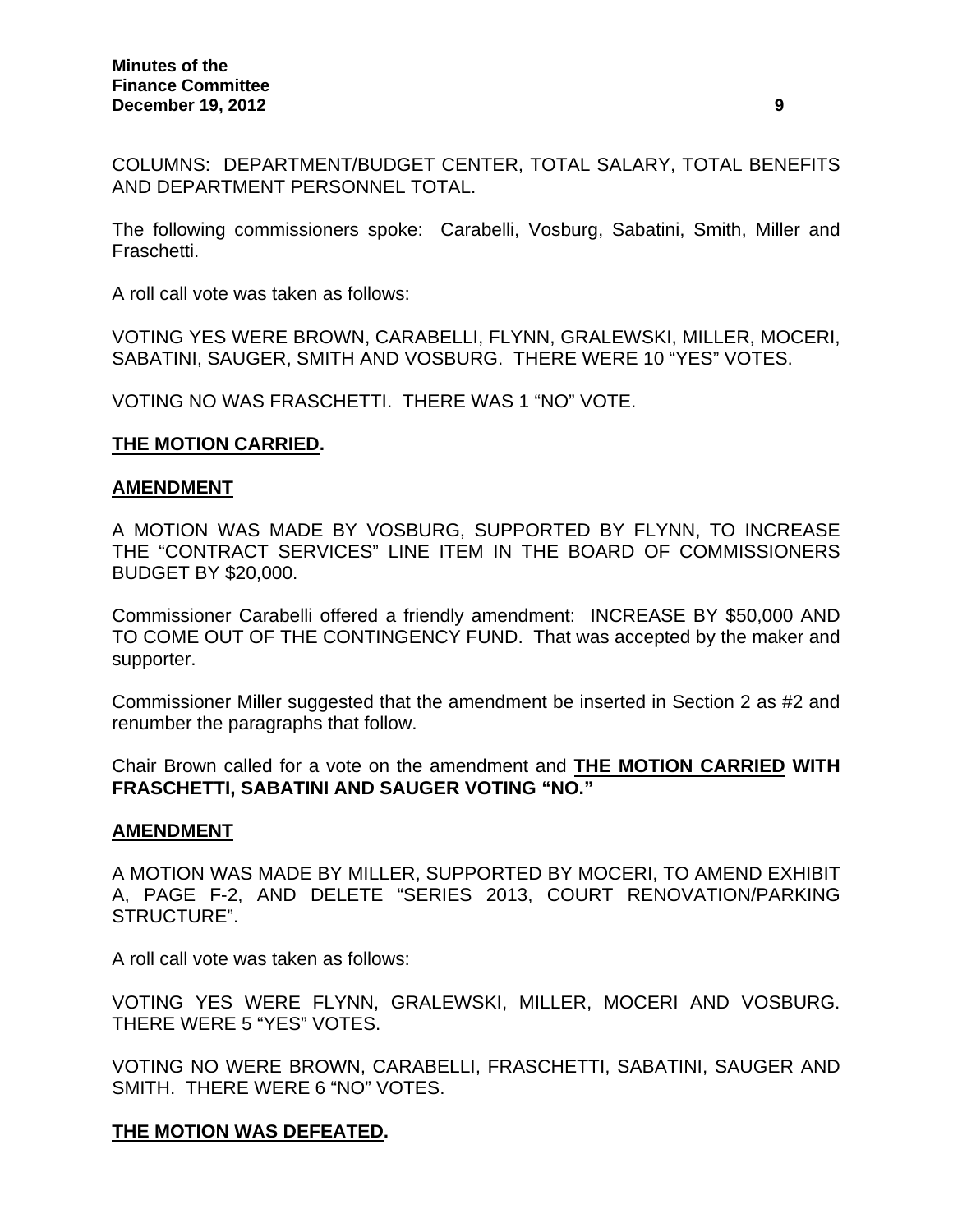#### **AMENDMENT**

A MOTION WAS MADE BY MOCERI, SUPPORTED BY VOSBURG, TO AMEND AND MOVE THE PUBLIC INFORMATION OFFICER AND RELATED SALARIES AND FRINGE BENEFITS TO THE OFFICE OF COUNTY EXECUTIVE.

A roll call vote was taken as follows:

VOTING YES WERE FLYNN, GRALEWSKI, MILLER, MOCERI AND VOSBURG. THERE WERE 5 "YES" VOTES.

VOTING NO WERE BROWN, CARABELLI, FRASCHETTI, SABATINI, SAUGER AND SMITH. THERE WERE 6 "NO" VOTES.

#### **THE MOTION WAS DEFEATED.**

The following commissioner spoke: Flynn.

A roll call vote was taken on the motion to adopt the 2013 Budget Ordinance, as amended, as follows:

VOTING YES WERE BROWN, CARABELLI, GRALEWSKI, SABATINI, SAUGER, SMITH AND VOSBURG. THERE WERE 7 "YES" VOTES.

VOTING NO WERE FLYNN, FRASCHETTI, MILLER AND MOCERI. THERE WERE 4 "NO" VOTES.

#### **THE MOTION CARRIED.**

#### **ADOPTION OF PROCLAMATION COMMENDING JACOB BEAUJEAN (OFFERED BY SMITH)**

#### **COMMITTEE RECOMMENDATION – MOTION**

A MOTION WAS MADE BY SMITH, SUPPORTED BY FLYNN, TO RECOMMEND THAT THE BOARD OF COMMISSIONERS ADOPT A PROCLAMATION COMMENDING JACOB BEAUJEAN – EAGLE SCOUT. **THE MOTION CARRIED.** 

Commissioner Miller requested the addition of a proclamation for Evan Nicholson – Eagle Scout. There were no objections.

#### **ADOPTION OF PROCLAMATION COMMENDING EVAN NICHOLSON (OFFERED BY MILLER)**

#### **COMMITTEE RECOMMENDATION – MOTION**

A MOTION WAS MADE BY MILLER, SUPPORTED BY CARABELLI, TO RECOMMEND THAT THE BOARD OF COMMISSIONERS ADOPT A